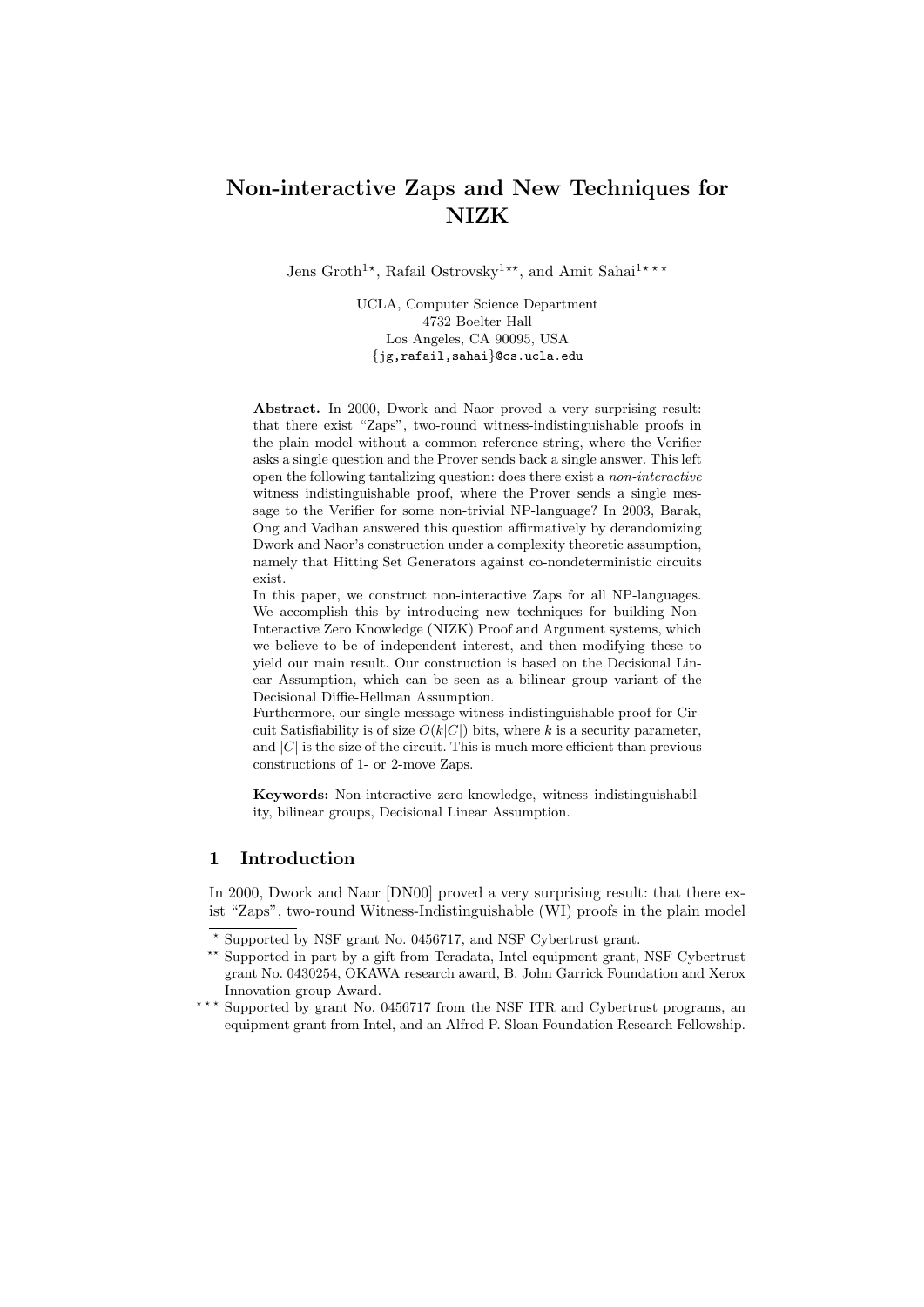without a common reference string, where the Verifier asks a single question and the Prover sends back a single answer. This left open the following tantalizing question: does there exist a non-interactive witness indistinguishable proof, where the Prover sends a single message to the Verifier for some non-trivial NPlanguage? Such zaps were shown to have a number of fascinating and important applications, beyond the numerous applications of WI proofs already present in the literature.

In this paper, we introduce new techniques for constructing Non-Interactive Zero Knowledge (NIZK) Proofs and Arguments, based on the hardness of computational problems that arise in bilinear groups. Based on these new techniques, we are able to construct non-interactive Witness-Indistinguishable proofs for any NP relation, without any setup assumptions, based on a number-theoretic computational assumption. Furthermore, our construction is significantly more efficient than previous constructions of zaps, as we discuss below. We believe our new techniques for NIZK will have a number of other applications, as well. In the remainder of this introduction, we describe our setting and our results, and present our results in the context of previous work.

Our setting. Throughout the paper we will make use of groups of prime order equipped with non-trivial bilinear maps. In other words, we let  $\mathbb{G}, \mathbb{G}_T$  be abelian groups of order p, and let  $e : \mathbb{G} \times \mathbb{G} \to \mathbb{G}_T$  be a non-degenerate bilinear map such that  $e(u^a, v^b) = e(u, v)^{ab}$ . Such groups have been widely used in cryptography in recent years.

Our underlying security assumption is the Decisional Linear Assumption: Given groups elements  $(g, f = g^x, h = g^y, f^r, h^s, g^d)$  for  $x, y \leftarrow \mathbb{Z}_p^*$  and  $r, s \leftarrow \mathbb{Z}_p$ , it is hard to distinguish between the case where  $d = r + s$  or d is random. The assumption was introduced by Boneh, Boyen and Shacham in [BBS04]. The assumption gives rise to an ElGamal-like cryptosystem with public key  $pk = (p, \mathbb{G}, \mathbb{G}_T, e, g, f, h)$ , where  $f = g^x, h = g^y$  and the secret key is  $sk = (x, y)$ . Encryption of  $m \in \mathbb{G}$  is done by picking  $r, s \leftarrow \mathbb{Z}_p$  at random and letting the ciphertext be  $(f^r, h^s, g^{r+s}m)$ . An encryption of 1 is called a *linear tuple* (with respect to  $f, h, g$ ).

Our techniques and results. The conceptual starting point for our work is our recent work [GOS06], which constructed NIZK proofs and arguments for any NP relation, based on a different computational assumption for bilinear groups of composite order, called the Subgroup Decision Assumption. In that paper, we gave a construction for NIZK proof systems, such that if the Common Reference String (CRS) was of one form, it would be perfectly sound and computational ZK; whereas if the CRS was of a different form, then the same construction would yield a system that is computationally sound but perfectly ZK.

Our key idea for achieving non-interactive WI proofs without a CRS is as follows: If we could somehow force the prover to produce a perfect soundness CRS on its own, we would be done – but this is not possible. Instead, can we somehow force a prover to produce two CRS's, such that at least one is of the perfect soundness type?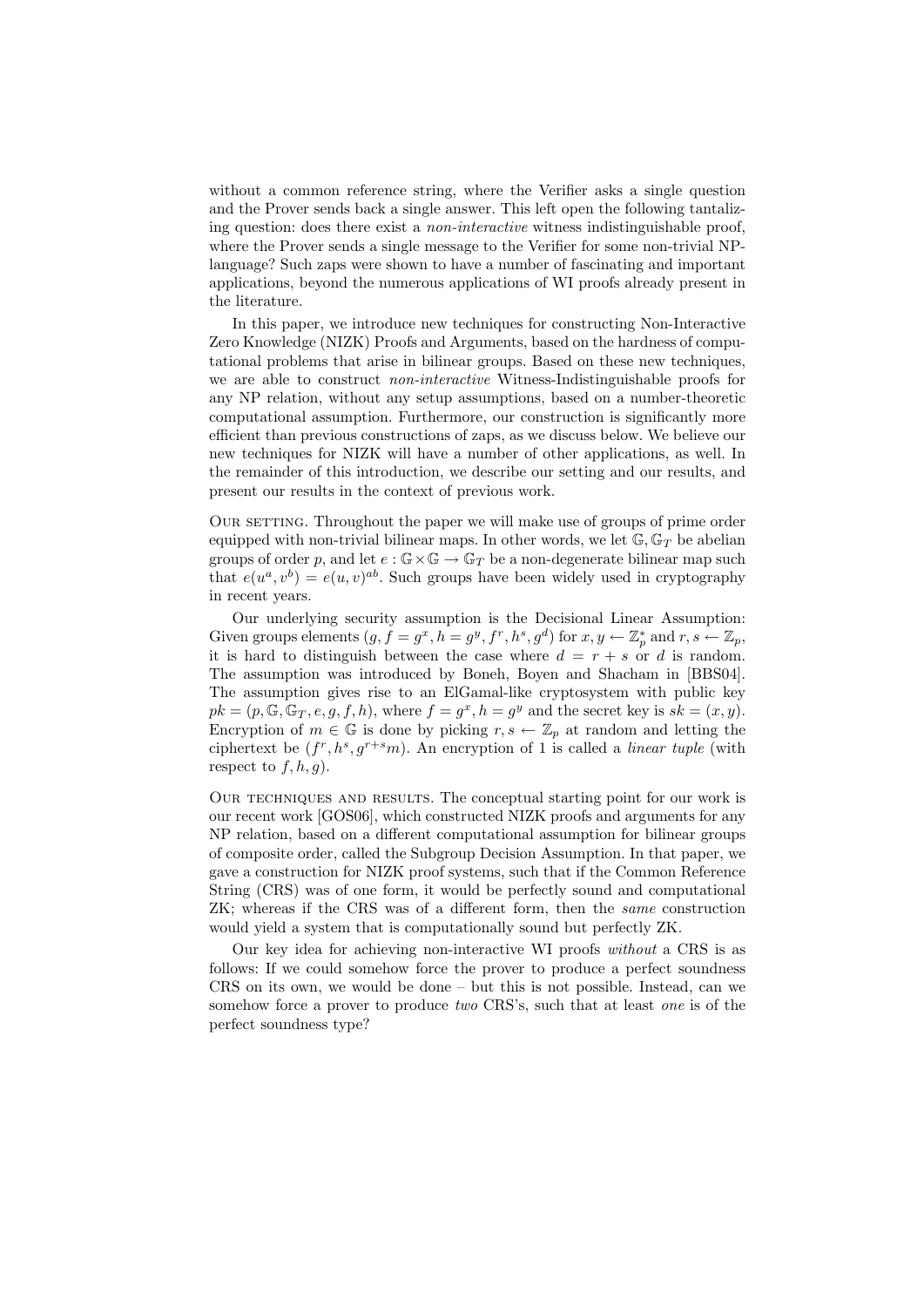Unfortunately, in the original GOS proof system, the CRS's that force perfectly sound proofs are negligibly rare, and are computationally indistinguishable from CRS's that give only computational soundness (and indeed these CRS's have trapdoors allowing proofs of false theorems).

The main technical contribution of our paper is to construct a new NIZK system based on the Decisional Linear Assumption where perfect soundness CRS's are common, whereas computational soundness CRS's are negligibly rare. Furthermore, in our new system, we show that a simple operation – multiplication of one element in the CRS by a generator – can always transform a computational soundness CRS into a perfect soundness CRS. (Roughly speaking, we accomplish the following: if the CRS is a linear tuple, then we obtain a computationally sound proof system; whereas if the CRS is any non-linear tuple, then we obtain a perfectly sound proof system.) This allows us to achieve non-interactive WI proofs as follows: The prover can generate a CRS on its own, but it must provide proofs under both the chosen CRS and the transformation of that CRS. This forces perfect soundness. We show that the WI property still holds because of a hybrid argument.

We note that our constructions yield NIZK proofs and non-interactive WI proofs for Circuit Satisfiability where the proof size is  $O(k|C|)$  bits, where k is the security parameter, and  $C$  is the size of the circuit. For NIZK proofs this matches the previous best bound by [GOS06], which relies on the Subgroup Decision assumption. Our NIZK proofs<sup>1</sup> have the advantage of being realizable in the Common Random String model, whereas the constructions of [GOS06] required the Common Reference String Model. For WI proofs, as far as we know, our proof size is a significant improvement over all previous constructions of zaps for NP relations.

We believe our techniques and ideas for constructing NIZK proofs using the Decisional Linear Assumption will have other applications, as well. In a companion paper, Groth [Gro06] constructs a wide variety of novel and efficient NIZK proofs under the Decisional Linear Assumption, and uses these to obtain group signatures and other important applications.

PREVIOUS WORK AND CONTEXT FOR OUR WORK. NIZK proofs were introduced by Blum, Feldman, and Micali [BFM88], following the introduction of interactive Zero-Knowledge proofs by Goldwasser, Micali, and Rackoff [GMR89]. Witness-Indistinguishable protocols were introduced by Feige and Shamir [FS90].

Dwork and Naor [DN00] constructed 2-round WI proofs, called zaps<sup>2</sup>, for any NP relation (assuming trapdoor permutations exist), and showed a wide variety of applications for zaps. Furthermore, [DN00] showed that their constructions allowed for the first message (from Verifier to Prover) to be reused – so that between a particular pair of prover and verifier, only one message from verifier to prover is required even if many statements are to be proven. Barak, Ong, and Vadhan [BOV03] constructed the first non-interactive zaps for any NP relation

 $1$  These are computational zero knowledge, perfectly sound proofs.

<sup>&</sup>lt;sup>2</sup> In the spirit of the name, we interpret zaps to mean WI proofs that require 2 rounds or less.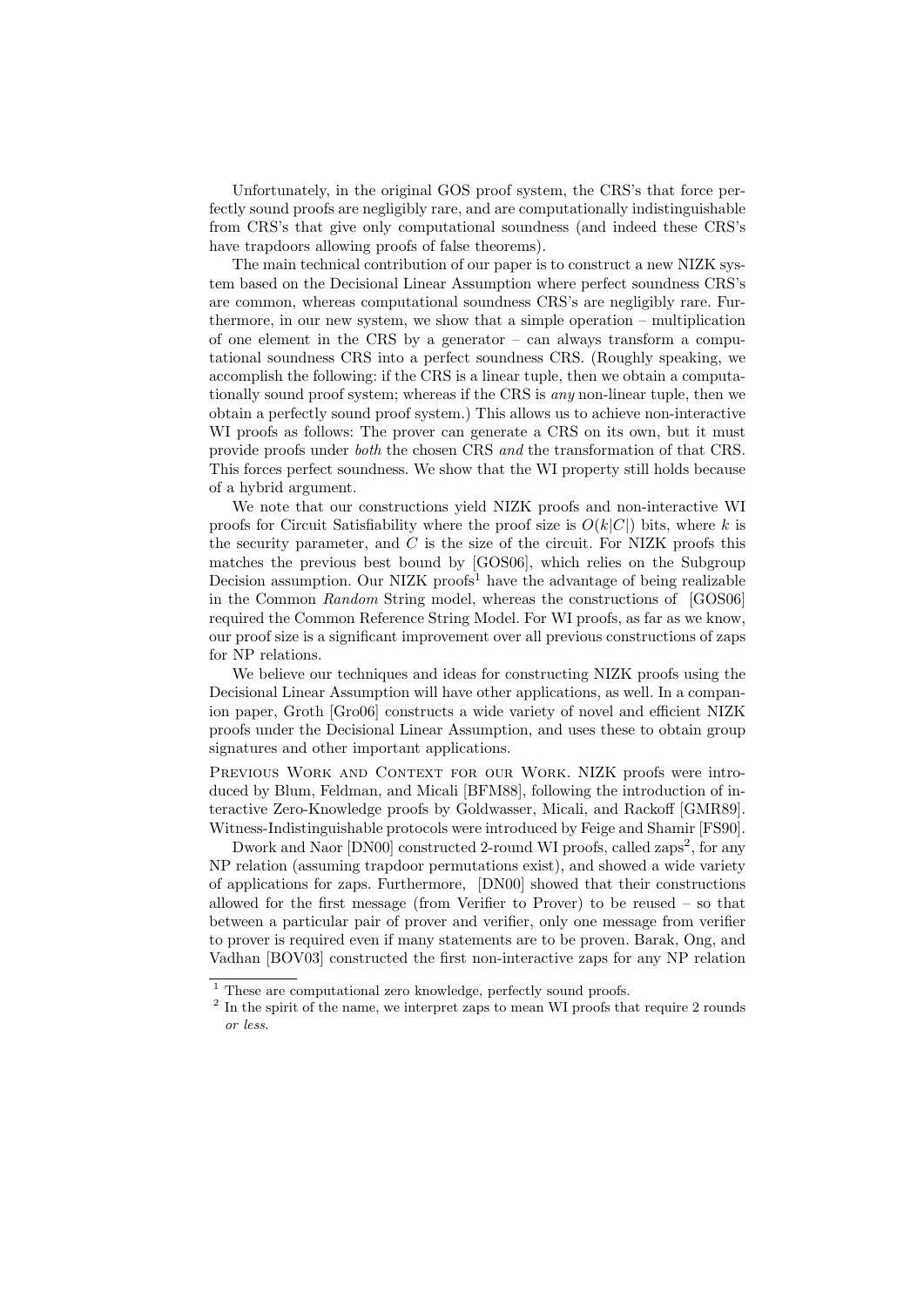by applying derandomization techniques to the construction of Dwork and Naor, based on trapdoor permutations and the assumption that (very good) Hitting Set Generators (HSG) against co-nondeterministic circuits exist. It is known that such HSG's can be built if there is a function in E that requires exponential-size nondeterministic circuits – *i.e.* the assumption states that some uniform exponential deterministic computations can (only) be sped up by at most a constant power (Time  $2^{cn}$  becomes  $2^{cn}$ ), when given the added power of nondeterminism and advice specific to the length of the input.

We mainly wish to emphasize that our construction is completely different and uses completely different, number-theoretic computational assumptions. Furthermore, our construction is much more efficient than both the constructions of Dwork-Naor and Barak-Ong-Vadhan (even when these constructions are instantiated with very efficient NIZK proofs such as [GOS06]).

A further point of comparison would be to look more closely at the assumptions used, for instance in the context of Naor's classification of assumptions based on falsifiability [Nao03]. While our assumption, the Decisional Linear Assumption, is an "efficiently falsifiable" assumption according to Naor's classification, it appears that the assumption about the existence of HSG's against co-nondeterministic circuits, or the assumption about functions in E with large nondeterministic circuits, are "none of the above" assumptions according to Naor's classification, since we wouldn't have time to actually "run" a suggested nondeterministic (or co-nondeterministic) circuit that claims to break the assumption.<sup>3</sup>

## 2 Definitions: Non-interactive Proofs

Let R be an efficiently computable binary relation. For pairs  $(x, w) \in R$  we call x the statement and  $w$  the witness. Let  $L$  be the language consisting of statements in R.

A non-interactive proof system for a relation R consists of a CRS generation algorithm  $K$ , a prover  $P$  and a verifier  $V$ . The CRS generation algorithm produces a common reference string  $\sigma$ . The prover takes as input  $(\sigma, x, w)$  and produces a proof  $\pi$ . The verifier takes as input  $(\sigma, x, \pi)$  and outputs 1 if the

 $\overline{3}$  We note that there is some uncertainty as to how to interpret Naor's classification with respect to these derandomization-style assumptions. We take a view that we think is consistent with the spirit of Naor's classification by asking the question  $-$  if the assumption is false, then is there necessarily a reasonably efficient (PPT) algorithmic demonstration of the falsehood of this assumption? To us, it appears that the answer is "Yes" for our assumption, but appears to be "No" for the [BOV03] assumptions; this is simply because for the latter assumptions, it is important that the breaking algorithm could be non-deterministic – and if it is, then how can we efficiently verify that it indeed does break the assumption? It would be very interesting if in fact there were a positive answer to this. Of course the question of falsifiability is less important than the question of whether an assumption is actually true; alas, we find ourselves unequipped to address this issue.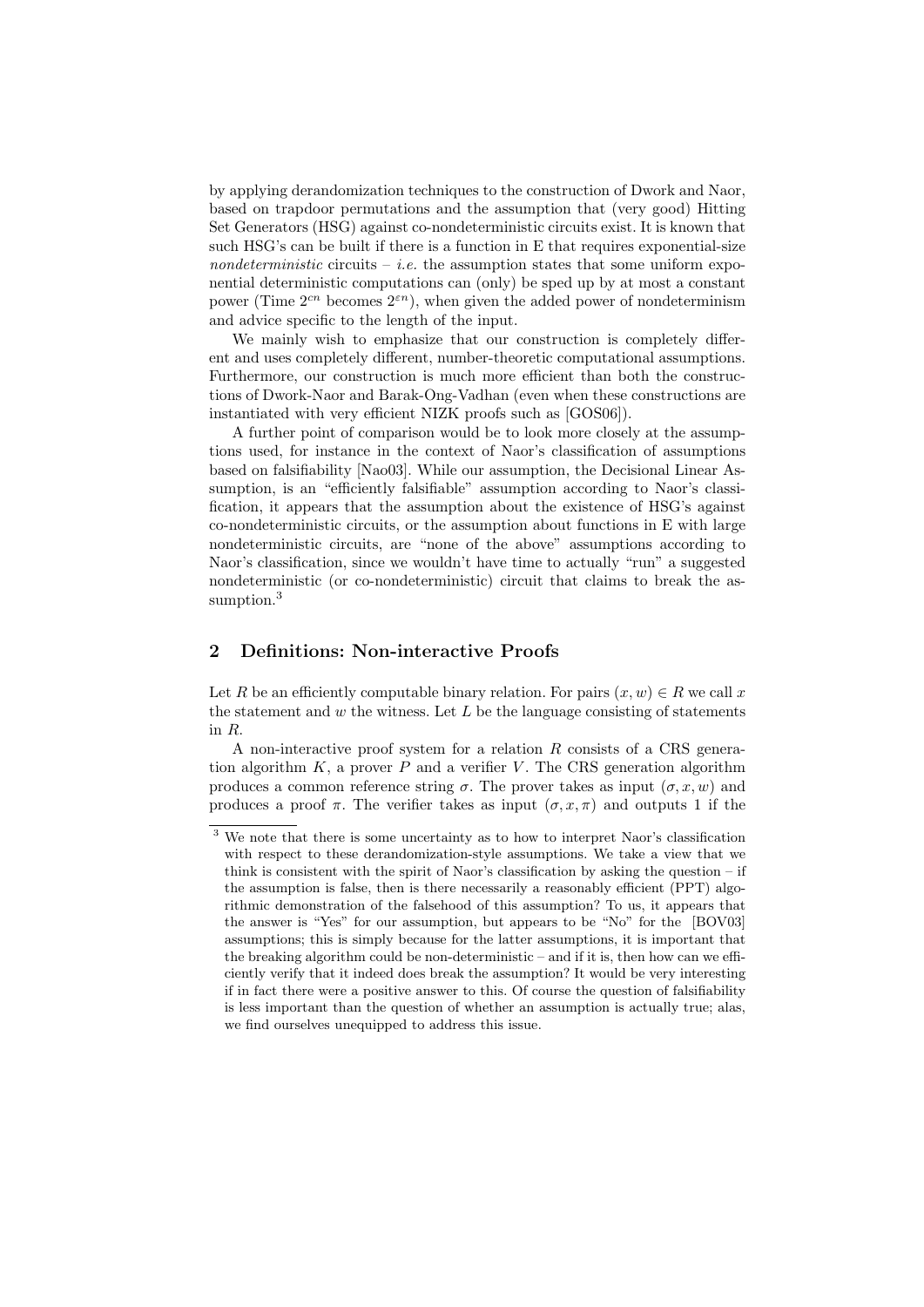proof is acceptable and 0 if rejecting the proof. We call  $(K, P, V)$  a proof system for R if it has the completeness and soundness properties described below. PERFECT COMPLETENESS. For all adversaries  $A$  we have

$$
\Pr\left[\sigma \leftarrow K(1^k); (x, w) \leftarrow \mathcal{A}(\sigma); \pi \leftarrow P(\sigma, x, w) : V(\sigma, x, \pi) = 1 \text{ if } (x, w) \in R\right] = 1.
$$

PERFECT SOUNDNESS. For all adversaries  $A$  we have

$$
\Pr\left[\sigma \leftarrow K(1^k); (x,\pi) \leftarrow \mathcal{A}(\sigma): V(\sigma, x, \pi) = 0 \text{ if } x \notin L\right] = 1.
$$

COMPUTATIONAL ZERO-KNOWLEDGE [FLS99]. We call  $(K, P, V)$  an NIZK proof for R if there exists a simulator  $S = (S_1, S_2)$  with the following zero-knowledge property. For all non-uniform polynomial time adversaries  $A$  we have

$$
\Pr\left[\sigma \leftarrow K(1^k) : \mathcal{A}^{P(\sigma,\cdot,\cdot)}(\sigma) = 1\right] \approx \Pr\left[(\sigma,\tau) \leftarrow S_1(1^k) : \mathcal{A}^{S(\sigma,\tau,\cdot,\cdot)}(\sigma) = 1\right],
$$

where  $S(\sigma, \tau, x, w) = S_2(\sigma, \tau, x)$  for  $(x, w) \in R$  and both oracles output failure if  $(x, w) \notin R$ .

## 2.1 Witness Indistinguishablity

A prerequisite for NIZK proofs is the common reference string. However, many times a witness indistinguishable proof is sufficient. Witness indistinguishability means that an adversary cannot tell which of two possible witnesses  $w_1, w_2$  that has been used in constructing the proof. We will show how to construct a WI proof system without any setup assumptions.

COMPUTATIONAL WITNESS INDISTINGUISHABILITY. We call  $(K, P, V)$  a noninteractive zap for  $R$  or a non-interactive WI proof for  $R$  in the plain model if for all non-uniform polynomial time interactive adversaries  $A$  we have

$$
\Pr\left[(x, w_1, w_2) \leftarrow \mathcal{A}(1^k); \pi \leftarrow P(1^k, x, w_1) : \mathcal{A}(\pi) = 1 \text{ and } (x, w_1), (x, w_2) \in R\right] \\
\approx \Pr\left[(x, w_1, w_2) \leftarrow \mathcal{A}(1^k); \pi \leftarrow P(1^k, x, w_2) : \mathcal{A}(\pi) = 1 \text{ and } (x, w_1), (x, w_2) \in R\right].\right]
$$

A hybrid argument shows that this definition is equivalent to one where we give the adversary access to multiple proofs using either witness  $w_1$  or  $w_2$ . The definition of perfect WI is similar, except there we require equality of the above probabilities for all adversaries.

## 3 Bilinear groups

BILINEAR GROUPS. We use two cyclic groups  $\mathbb{G}, \mathbb{G}_T$  of order p, where p is a prime. We make use of a bilinear map  $e : \mathbb{G} \times \mathbb{G} \to \mathbb{G}_T$ . I.e., for all  $u, v \in \mathbb{G}$ and  $a, b \in \mathbb{Z}$  we have  $e(u^a, v^b) = e(u, v)^{ab}$ . We require that  $e(g, g)$  is a generator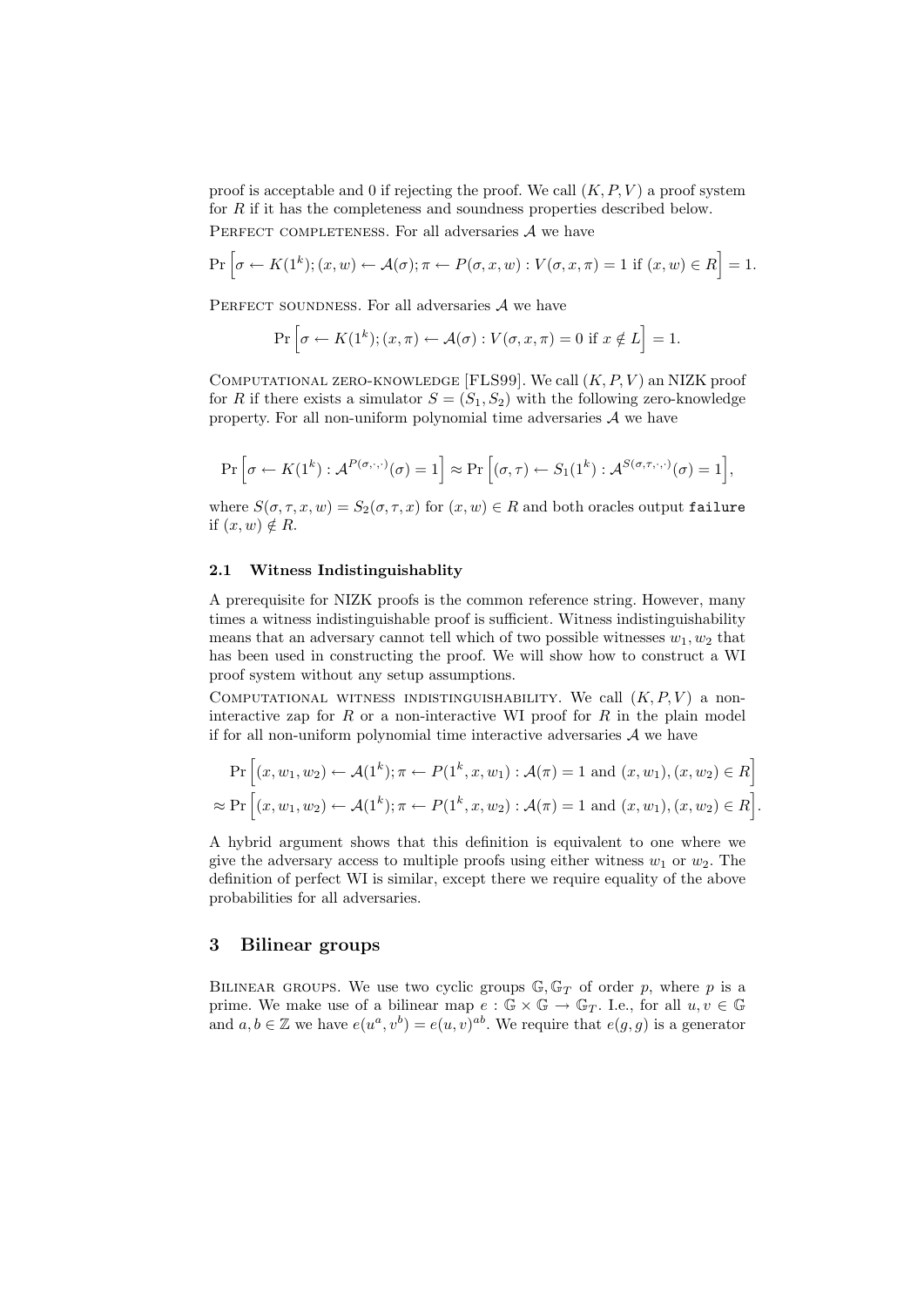of  $\mathbb{G}_T$  if g is a generator of  $\mathbb{G}$ . We also require that group operations, group membership and the bilinear map be efficiently computable.

Throughout the paper we let  $G$  be a randomized algorithm that takes a security parameter as input and outputs  $(p, \mathbb{G}, \mathbb{G}_T, e, g)$  such that p is prime,  $\mathbb{G}, \mathbb{G}_T$  are descriptions of groups of order  $p, e : \mathbb{G} \times \mathbb{G} \to \mathbb{G}_T$  is a bilinear map as described above and  $g$  is a random generator of  $\mathbb{G}$ .

Boneh and Franklin [BF03] give an example of a bilinear group. Let  $p =$ 2 mod 3 be a prime, and choose a small  $\ell$  so  $q = \ell p - 1$  is prime and  $p^2 /q + 1$ . Then the elliptic curve  $y^2 = x^3 + 1$  over  $\mathbb{Z}_q$  has  $\ell p$  points. We can let G be the order p subgroup of this curve and  $\mathbb{G}_T = \mathbb{F}_{q^2}^*$ . The bilinear map is the modified Weil-pairing. To get a random generator  $\frac{1}{g}$  for this group, pick x at random such that  $x^3 + 1$  is a square and let y be a randomly chosen squareroot. Then  $g = (x, y)^{\ell}$  is a random generator for G provided  $g \neq 1$ .

We say the bilinear group is verifiable, if there is a verification algorithm that outputs 1 if and only if  $(p, \mathbb{G}, \mathbb{G}_T, e, g)$  is a bilinear group. The bilinear group from [BF03] described above is verifiable, we just need to check that  $p = 2 \text{ mod } 3$ is a prime and  $g$  is a generator for  $\mathbb{G}$ .

Definition 1 (Decisional Linear Assumption). We say the Decisional Lin $ear$  Assumption holds for the bilinear group generator  $G$  if for all non-uniform polynomial time adversaries A we have

$$
\Pr\left[(p, \mathbb{G}, \mathbb{G}_1, e, g) \leftarrow \mathcal{G}(1^k); x, y \leftarrow \mathbb{Z}_p^*; r, s \leftarrow \mathbb{Z}_p:
$$

$$
\mathcal{A}(p, \mathbb{G}, \mathbb{G}_T, e, g, g^x, g^y, g^{xr}, g^{ys}, g^{r+s}) = 1\right]
$$

$$
\approx \Pr\left[(p, \mathbb{G}, \mathbb{G}_1, e, g) \leftarrow \mathcal{G}(1^k); x, y \leftarrow \mathbb{Z}_p^*; r, s, d \leftarrow \mathbb{Z}_p:
$$

$$
\mathcal{A}(p, \mathbb{G}, \mathbb{G}_T, e, g, g^x, g^y, g^{xr}, g^{ys}, g^d) = 1\right].
$$

The Decisional Linear Assumption was first introduced by Boneh, Boyen and Shacham [BBS04] and has since been used in several cryptographic constructions. We call a tuple of the form  $(f^r, h^s, g^{r+s})$  a linear tuple with respect to  $(f, h, g)$ . When the basis  $(f, h, g)$  is obvious from context, we omit mention of it.

# 4 Homomorphic Encryption and Commitment from Bilinear Maps

#### 4.1 A Homomorphic Cryptosystem

We recall the homomorphic cryptosystem given by [BBS04]. It uses ideas similar to ElGamal encryption, but since the Decisional Diffie-Hellman (DDH) problem is easy in bilinear groups, we have to insert an extra element in the ciphertext.

#### Key generation:

1.  $(p, \mathbb{G}, \mathbb{G}_1, e, g) \leftarrow \mathcal{G}(1^k)$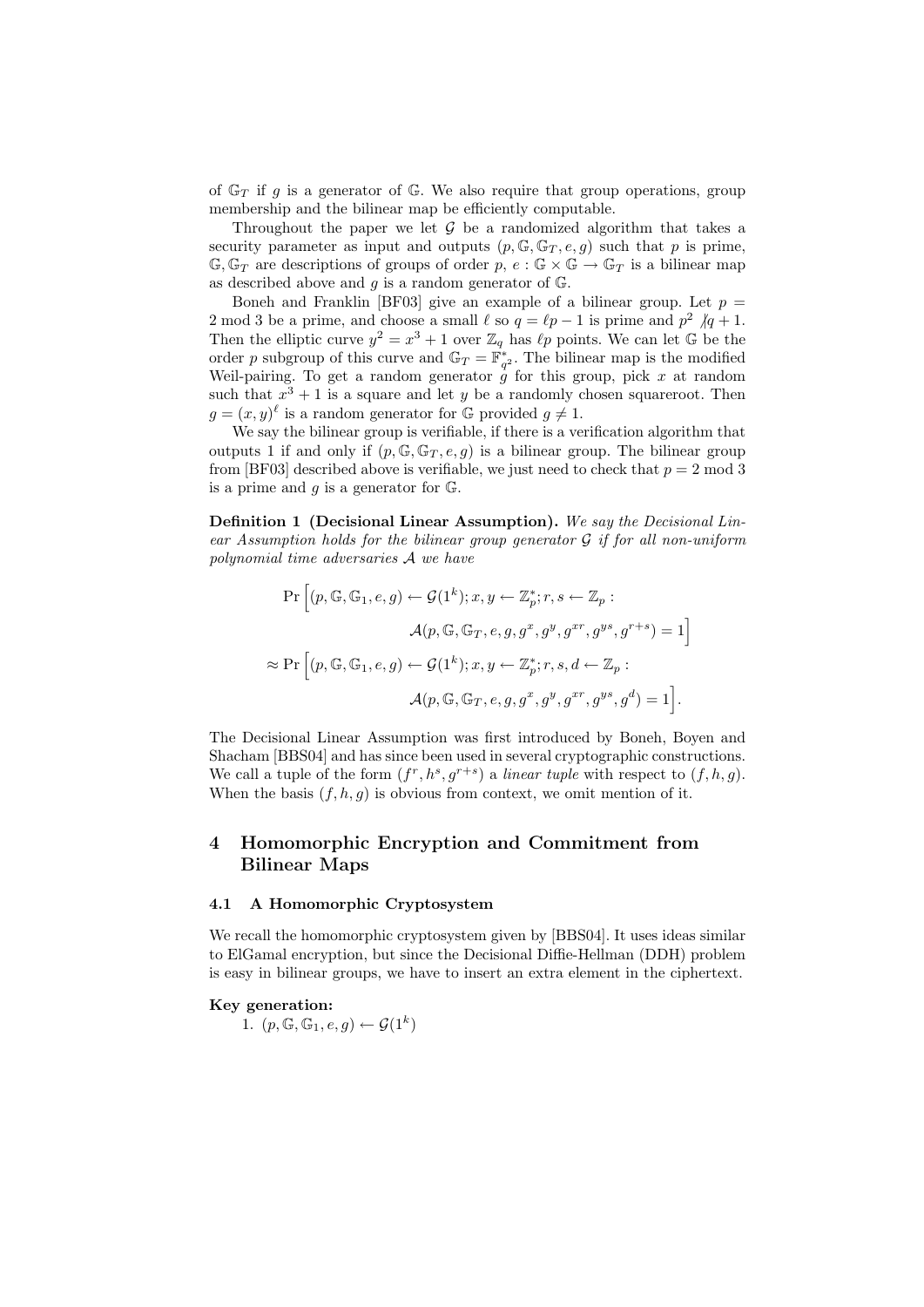- 2. Let  $x, y \leftarrow \mathbb{Z}_p^*$ ; let  $f = g^x, h = g^y$
- 3. Let  $pk = (p, \mathbb{G}, \mathbb{G}_T, e, g, f, h)$
- 4. Let  $sk = (pk, x, y)$
- 5. Return  $(pk, sk)$

**Encryption:** To encrypt  $m \in \mathbb{G}$ , let  $r, s \leftarrow \mathbb{Z}_p$ , and return  $(u, v, w)$  =  $E(m;r,s) = (f^r, h^s, g^{r+s}m).$ 

**Decryption:** To decrypt ciphertext  $(u, v, w) \in \mathbb{G}^3$ , return  $m = D_{sk}(u, v, w)$  $u^{-1/x}v^{-1/y}w.$ 

The cryptosystem  $(K_{\text{cpa}}, E, D)$  has several nice properties. The Decisional Linear Assumption for  $G$  implies semantic security under chosen plaintext attack. All triples  $(u, v, w) \in \mathbb{G}^3$  are valid ciphertexts. Also, the cryptosystem is homomorphic in the sense that

$$
E(m_1; r_1, s_1)E(m_2, r_2, s_2) = E(m_1m_2; r_1 + r_2, s_1 + s_2).
$$

#### 4.2 A Homomorphic Commitment Scheme

We will use the cryptosystem to create a homomorphic commitment scheme with the property that depending on how we generate the public key we get either a perfectly hiding trapdoor commitment scheme or a perfectly binding commitment scheme.

#### Perfectly hiding key generation:

- 1.  $(pk, sk) \leftarrow K_{\text{cpa}}(1^k)$
- 2.  $r_u, s_v \leftarrow \mathbb{Z}_p$
- 3.  $(u, v, w) = E(1; r_u, s_v) = (f^{r_u}, h^{s_v}, g^{r_u+s_v})$
- 4. Return  $ck = (pk, u, v, w)$

Perfectly binding key generation:

- 1.  $(pk, sk) \leftarrow K_{\text{cpa}}(1^k)$
- 2.  $r_u, s_v \leftarrow \mathbb{Z}_p$
- 3.  $(u, v, w) = E(m; r_u, s_v) = (f^{r_u}, h^{s_v}, g^{r_u+s_v}m)$ , where  $m = g^{\pm 1}$  can be arbitrarily chosen
- 4. Return  $ck = (pk, u, v, w)$

**Commitment:** To commit to message  $m \in \mathbb{Z}_p$  do

- 1.  $r, s \leftarrow \mathbb{Z}_p$
- 2. Return  $c = (c_1, c_2, c_3) = \text{com}(m; r, s) = (u^m f^r, v^m h^s, w^m g^{r+s})$
- **Trapdoor opening:** Given a commitment  $c = \text{com}(m; r, s)$  under a perfectly hiding commitment key we have  $c = \text{com}(m'; r - (m'-m)r_u, s - (m'-m)s_v)$ . So we can create a perfectly hiding commitment and open it to any value we wish if we have the trapdoor key  $(r_u, s_v)$ .

The semantic security of the cryptosystem implies that no polynomial time adversary can distinguish between perfectly hiding keys and perfectly binding keys. This implies that the perfectly binding commitment scheme is computationally hiding, and the perfectly hiding commitment scheme is computationally binding.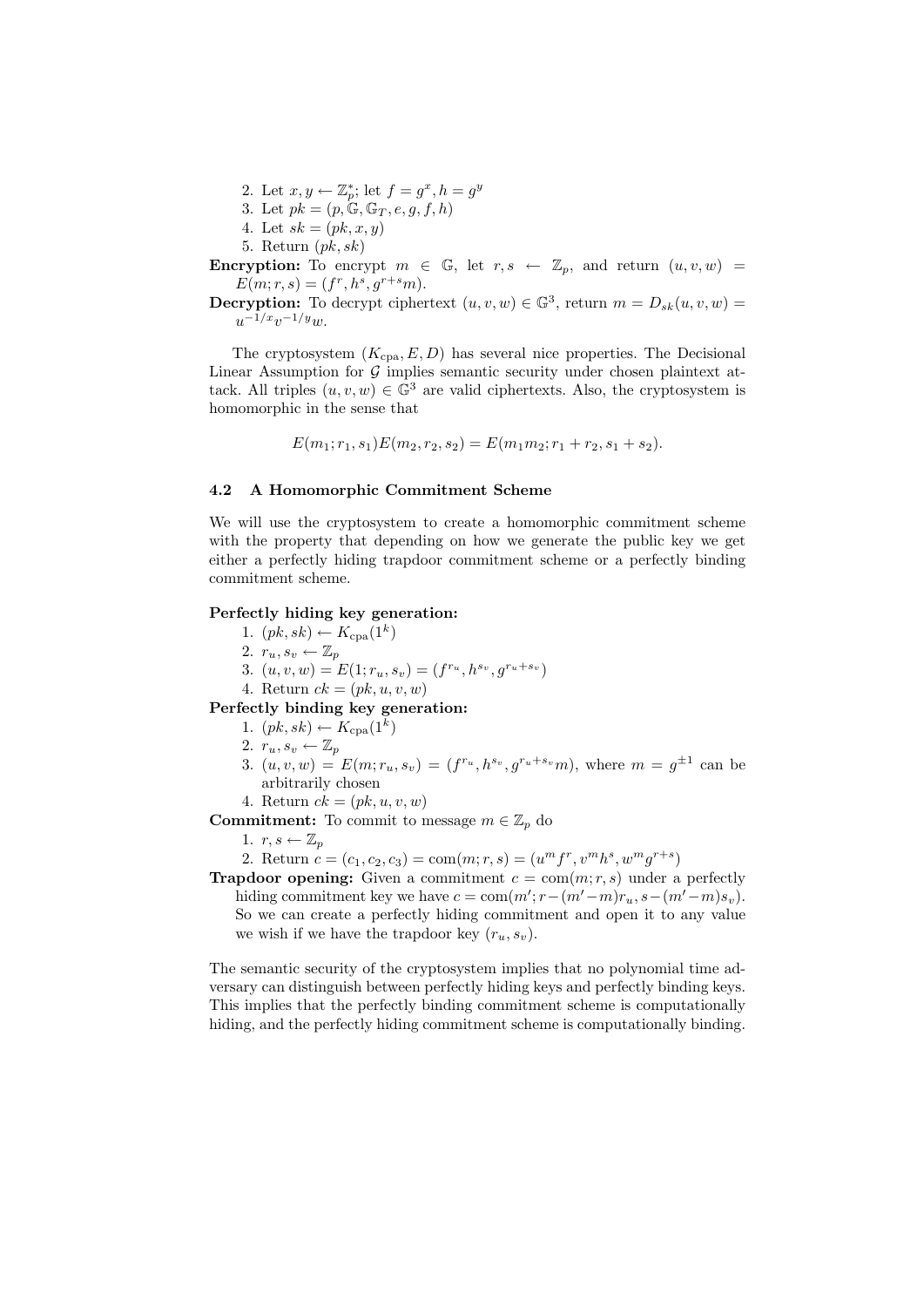## 5 NIZK proofs for Circuit Satisfiability

In this section, we show how to construct NIZK proofs for Circuit Satisfiability based on the Decisional Linear Assumption. To do this, we follow but somewhat change the general outline of the [GOS06] construction. We review this now:

In the GOS construction, and in ours, the overall approach is to commit<sup>4</sup> to the value of all the wires in the circuit (including the input wires) using an additively homomorphic commitment scheme, and then prove that for every gate in the circuit (W.L.O.G. a NAND gate), the 3 wires incident to the gate obey its rule. In [GOS06], we then showed how to reduce this task to just proving that a committed value is either 0 or 1. This is done by way of the homomorphic properties of the commitment scheme, together with the following simple observation: for three values  $b_0, b_1, b_2 \in \{0, 1\}$ , we have that  $b_0 + b_1 + 2b_2 - 2 \in \{0, 1\}$ iff  $b_2 = \neg(b_0 \wedge b_1)$ .

In [GOS06], then all that was needed was a NIZK proof that a committed value is either 0 or 1. Here, we look a little closer at the GOS methodology, and take a slightly different route. This consists of two main observations:

- 1. First, we take a look at our homomorphic commitment scheme (given in the last section), and observe the following: Given a commitment  $c = (c_1, c_2, c_3)$ , the committed value being either 0 or 1 is equivalent to the following statement: that either c is a commitment to 0, or that  $c' = (c_1/u, c_2/v, c_3/w)$ is a commitment to 0. Further, we note that a commitment  $(c_1, c_2, c_3)$  is a commitment to 0 iff it forms a linear tuple. Thus, we can equivalently prove that given two tuples, that either one or the other is a linear tuple, i.e., of the form  $(f^r, h^s, g^{r+s})$ .
- 2. Second, we take a closer look at the simulation strategy. The overall strategy is as follows: The CRS consists of the parameters for the homomorphic commitment scheme. As we have already observed, however, the Decisional Linear Assumption implies that a CRS that leads to perfectly binding commitments is indistinguishable from one that leads to perfectly hiding commitments. If we want perfect soundness for our NIZK proof system, then the "real-life" CRS should lead to perfectly binding commitments. The simulation can use a CRS of the perfectly hiding type, and the simulator can remember the trapdoor information that allows it to produce equivocal commitments that it can later open to any value.

A key observation we make here is that the homomorphic properties of the commitment preserves equivocality: if one applies the homomorphic operations to multiple equivocal commitments, then the resulting commitment is still equivocal. So, we observe that the simulation can simply produce such equivocal commitments for each wire value, and then when it comes to

<sup>&</sup>lt;sup>4</sup> In [GOS06] we called this an encryption. The fact that it was an encryption and not just a commitment is not important for the ZK property, and was used there to achieve proofs of knowledge. We can also obtain NIZK proofs of knowledge, but that is not our focus here.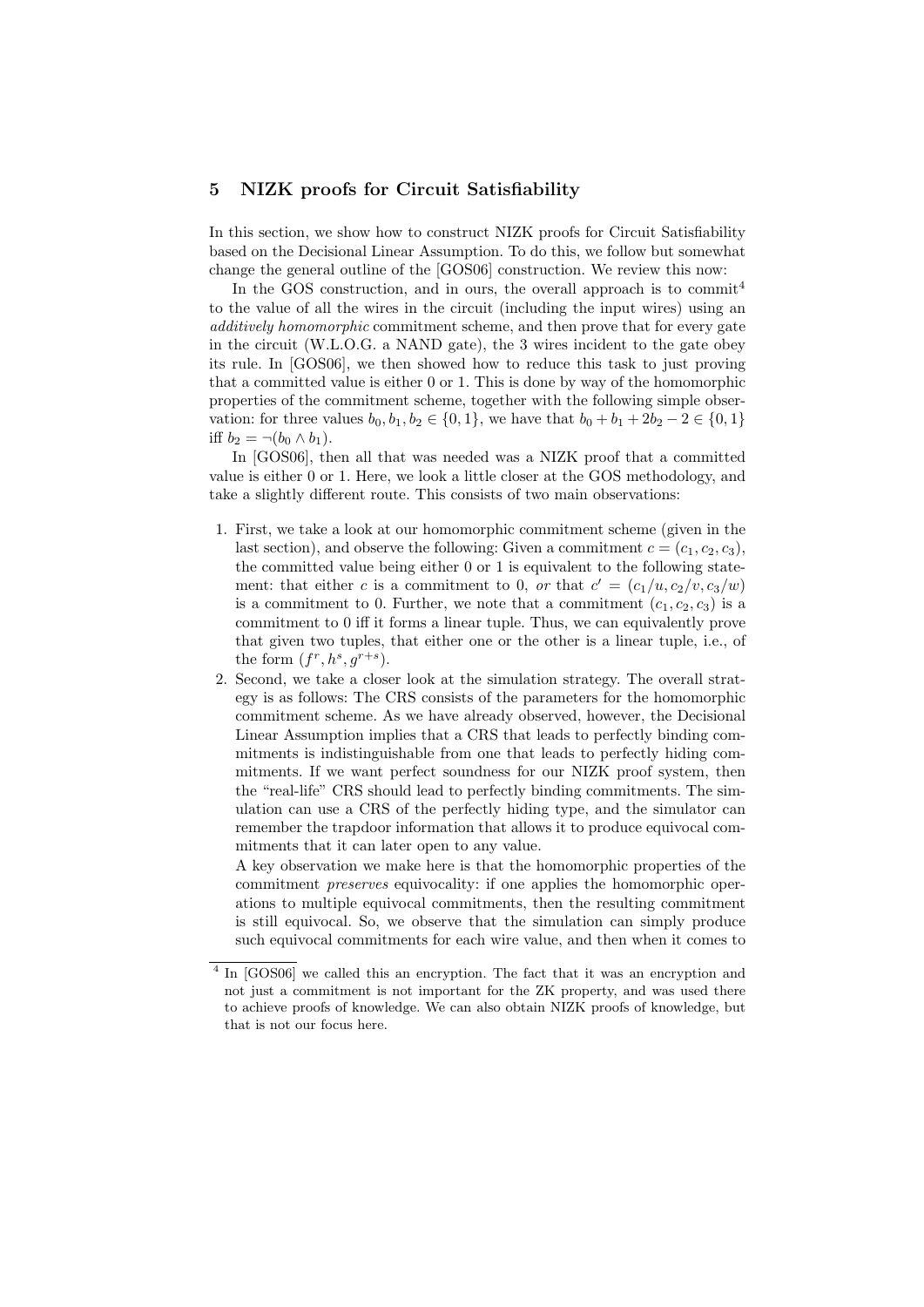proving that one of two commitments (that were generated via homomorphic operations) is a commitment to zero, the simulation will actually have the necessary information to prove this for both commitments. What this means is that we need the proof that one of two commitments is a commitment to zero *(i.e.* that one out of two tuples is a linear tuple) to merely be witness-indistinguishable rather than fully NIZK.

Before giving the NIZK proof for Circuit Satisfiability more formally, we first construct a (perfect) WI proof for one out of two tuples being a linear tuple.

#### 5.1 Perfect WI proof

Consider the following situation. We have two tuples  $(A_1, A_2, A_3)$  and  $(B_1, B_2, B_3)$  with discrete logarithms  $(a_1, a_2, a_3)$  and  $(b_1, b_2, b_3)$  with respect to  $(f, h, g)$ , where  $f = g^x$  and  $h = g^y$ . We want to prove that  $a_1 + a_2 + a_3 = 0$ or  $b_1 + b_2 + b_3 = 0$ . Note, this corresponds to  $(A_1^{-1}, A_2^{-1}, A_3)$  or  $(B_1^{-1}, B_2^{-1}, B_3)$ being a linear tuple. We will do this by showing that

$$
0 = \sum_{i=1}^{3} \sum_{j=1}^{3} a_i b_j = (a_1 + a_2 + a_3)(b_1 + b_2 + b_3).
$$

We first give the intuition behind our scheme, and then the formal description and proof of correctness. Using the bilinear map, we can compute

$$
e(A_1, B_1) = e(f, f)^{a_1 b_1} \qquad e(A_1, B_2)e(A_2, B_1) = e(f, h)^{a_1 b_2 + a_2 b_1} \ne(A_2, B_2) = e(h, h)^{a_2 b_2} \qquad e(A_1, B_3)e(A_3, B_1) = e(f, g)^{a_1 b_3 + a_3 b_1} \ne(A_3, B_3) = e(g, g)^{a_3 b_3} \qquad e(A_3, B_2)e(A_2, B_3) = e(h, g)^{a_2 b_3 + a_3 b_2}
$$

The goal is to show that these six exponents sum to 0.

Consider the following matrix

$$
M = \begin{pmatrix} e(A_1, B_1) & e(f, h)^t e(A_1, B_2) & e(f, g)^{-t} e(A_1, B_3) \\ e(h, f)^{-t} e(A_2, B_1) & e(A_2, B_2) & e(h, g)^t e(A_2, B_3) \\ e(g, f)^t e(A_3, B_1) & e(g, h)^{-t} e(A_3, B_2) & e(A_3, B_3) \end{pmatrix},
$$

with  $t \leftarrow \mathbb{Z}_p$  chosen at random.

If both  $a_1 + a_2 + a_3 = 0$  and  $b_1 + b_2 + b_3 = 0$ , then this matrix is distributed identically to its transpose. To see this, we observe that since  $a_1(b_1 + b_2 + b_3)$  =  $b_1(a_1+a_2+a_3) = 0$ , we have that  $a_1b_2-a_2b_1 = a_3b_1-a_1b_3$ . Similarly, we have that  $a_1b_2 - a_2b_1 = a_2b_3 - a_3b_2$ . Therefore if we set  $t' = t + (a_1b_2 - a_2b_1) = t + (a_3b_1 - a_2b_2)$  $a_1b_3$  =  $t + (a_2b_3 - a_3b_2)$ , but interchange the roles of  $a_1, a_2, a_3$  and  $b_1, b_2, b_3$ , we have the same matrix. This is what will give us witness indistinguishability. If  $a_1 + 2_3 + a_3 \neq 0$  or  $b_1 + b_2 + b_3 \neq 0$  we only have one witness and therefore we automatically have witness indistinguishability.

So, W.L.O.G., assume that we know  $a_1, a_2, a_3$ . We can rearrange the matrix as

$$
\begin{pmatrix} e(f,B_1^{a_1}) & e(f,h^tB_2^{a_1}) & e(f,g^{-t}B_3^{a_1}) \\ e(h,f^{-t}B_1^{a_2}) & e(h,B_2^{a_2}) & e(h,g^tB_3^{a_2}) \\ e(g,f^tB_1^{a_3}) & e(g,h^{-t}B_2^{a_3}) & e(g,B_3^{a_3}) \end{pmatrix}.
$$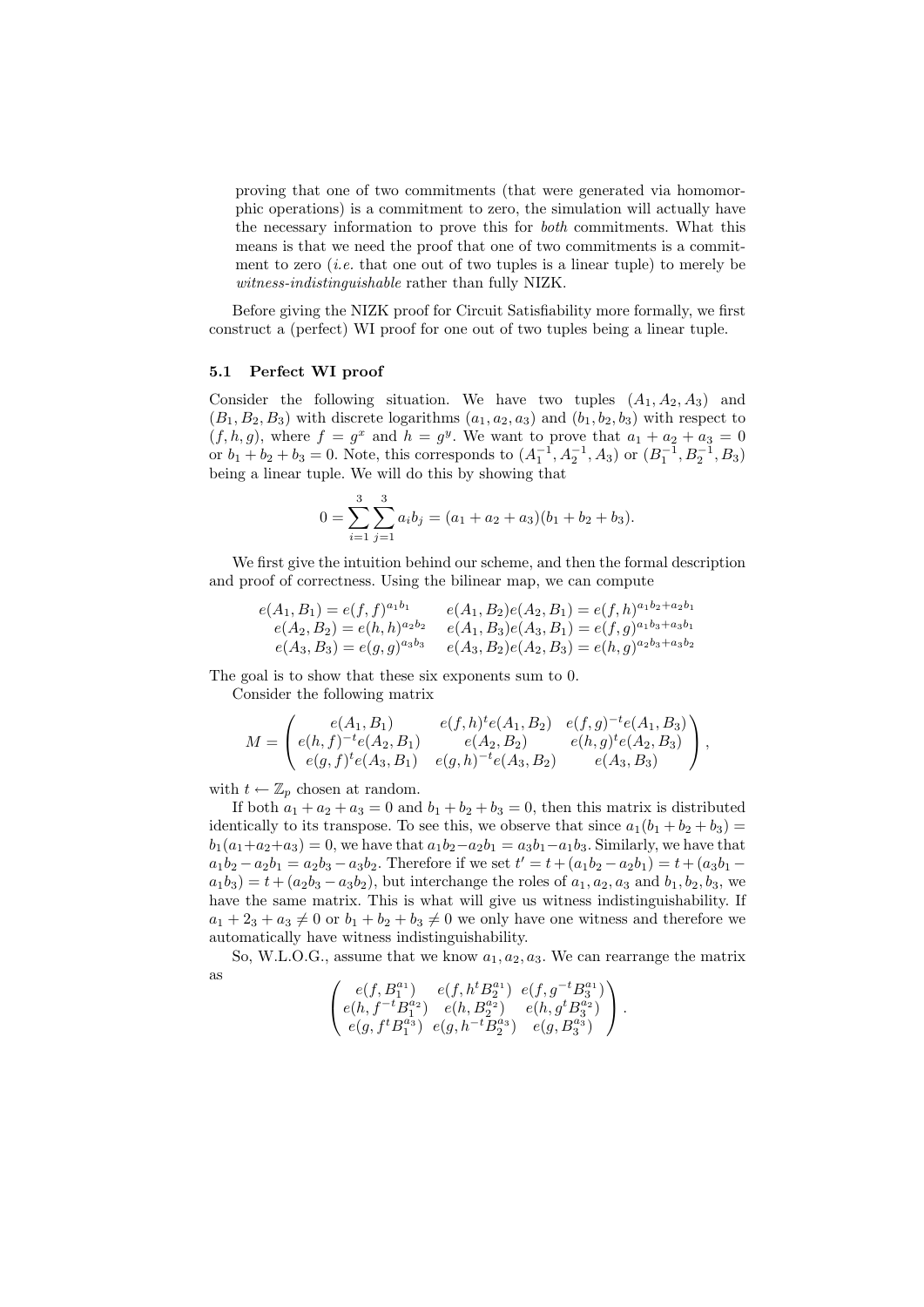In our proof system, we will reveal the 9 right-hand-side inputs to the bilinear maps for each entry of the matrix.

Observe, that we have  $e(A_i, B_i) = M_{ii}$ , so  $M_{ii}$  has exponent  $a_i b_i$ . We also have  $e(A_i, B_j)e(A_j, B_i) = M_{ij}M_{ji}$ , which has exponent  $a_i b_j + a_j b_i$  for  $i \neq j$ . The verifier can check these equations, meaning he knows the sum of all the 9 exponents of M is  $\sum_{i=1}^{3} \sum_{j=1}^{3} a_i b_j$ . We therefore just need to show that the exponents of each of the 3 column vectors of  $M$  is 0.

Observe in the matrix above that for  $j = 1, 2, 3$  we have  $M_{1j}M_{2j}M_{3j} =$ 1. This means we do not need to reveal  $M_{3j}$ , the verifier can compute it as  $M_{3j} = M_{1j}^{-1} M_{2j}^{-1}$  himself. This also corresponds to asserting the fact that the column logarithms sum to 0: Taking discrete logarithms of these elements we have  $m_{1j} + m_{2j} + m_{3j} = 0$ .

These are the ideas in the WI proof, let us now write down the protocol.

- **Statement:** A bilinear group  $(p, \mathbb{G}, \mathbb{G}_T, e, g)$  and generators  $(f, h)$ . The claim is that at least one of two given tuples  $(c_1, c_2, c_3)$  and  $(d_1, d_2, d_3)$  is a linear tuple with respect to  $f, h, q$ .
- **Witness:** The witness is of the form  $(r, s)$  so  $c = (f^r, h^s, g^{r+s})$  or  $d =$  $(f^r, h^s, g^{r+s}).$
- **Proof:** Define  $a_1 = -r, a_2 = -s, a_3 = r + s$ . This means  $a_1 + a_2 + a_3 = 0$ . If the prover has a witness for c then let  $B_1 = d_1^{-1}$ ,  $B_2 = d_2^{-1}$ ,  $B_3 = d_3$ , else let  $B_1 = c_1^{-1}, B_2 = c_2^{-1}, B_3 = c_3.$ Choose  $t \leftarrow \mathbb{Z}_p$  and let

$$
\pi_{11} = B_1^{a_1} \qquad \qquad \pi_{12} = h^t B_2^{a_1} \qquad \qquad \pi_{13} = g^{-t} B_3^{a_1}
$$

$$
\pi_{21} = f^{-t} B_1^{a_2} \qquad \qquad \pi_{22} = B_2^{a_2} \qquad \qquad \pi_{23} = g^t B_3^{a_3}
$$

Return the proof  $\pi = (\pi_{11}, \pi_{12}, \pi_{13}, \pi_{21}, \pi_{22}, \pi_{23}).$ 

**Verification:** Compute  $\pi_{3j} = (\pi_{1j}\pi_{2j})^{-1}$  for  $j = 1, 2, 3$ . For sake of notation consistent with the intuition above, let  $\tilde{c}_1 = c_1^{-1}$ ,  $\tilde{c}_2 = c_2^{-1}$ ,  $\tilde{c}_3 = c_3$ ,  $\tilde{d}_1 = d_1^{-1}$ ,  $\tilde{d}_1 = d_2^{-1}$ , and  $\tilde{d}_1 = d_3$ . Accept if and only if the bilinear group is correctly formed, and

| $e(f, \pi_{11}) = e(\tilde{c}_1, d_1)$  | $e(f, \pi_{12})e(h, \pi_{21}) = e(\tilde{c}_1, \tilde{d}_2)e(\tilde{c}_2, \tilde{d}_1)$ |
|-----------------------------------------|-----------------------------------------------------------------------------------------|
| $e(h, \pi_{22}) = e(\tilde{c}_2, d_2)$  | $e(f, \pi_{13})e(g, \pi_{31}) = e(\tilde{c}_1, d_3)e(\tilde{c}_3, d_1)$                 |
| $e(g, \pi_{33}) = e(\tilde{c}_3, d_3).$ | $e(h, \pi_{23})e(g, \pi_{32}) = e(\tilde{c}_2, d_3)e(\tilde{c}_3, d_2)$                 |

Theorem 1. The protocol described above is a non-interactive proof system for one of  $(c_1, c_2, c_3)$  or  $(d_1, d_2, d_3)$  being a linear tuple with respect to f, h, q. It has perfect completeness, perfect soundness and perfect witness-indistinguishability. The proof consists of 6 elements from G.

Proof.

Perfect completeness: This follows by straightforward computation.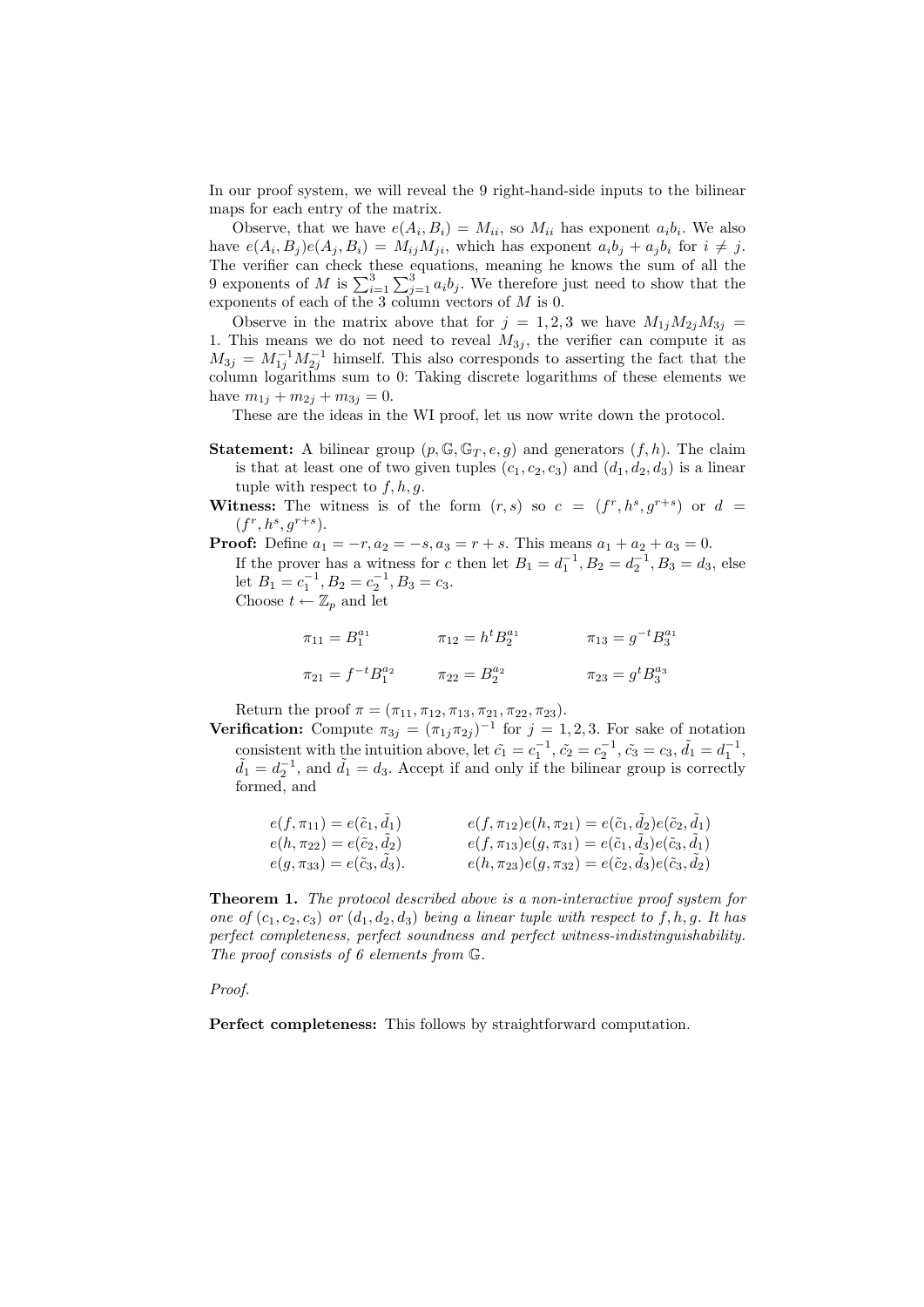**Perfect soundness:** Define  $r_c, s_c, t_c$  and  $r_d, s_d, t_d$  so  $c = (f^{r_d}, h^{s_d}, g^{t_c})$  and  $d = (f^{r_d}, h^{s_d}, g^{t_d}).$ 

For  $i = 1, 2$  let

$$
m_{i1} = \log_f(\pi_{i1})
$$
  $m_{i2} = \log_h(\pi_{i1})$   $m_{i3} = \log_g(\pi_{i3}).$ 

Let

$$
m_{31} = -m_{11} - m_{21} \qquad m_{32} = -m_{12} - m_{22} \qquad m_{33} = -m_{13} - m_{23}.
$$

From the equalities we get

| $m_{11} = r_c r_d$  | $m_{12} + m_{21} = r_c s_d + s_c r_d$  |
|---------------------|----------------------------------------|
| $m_{22} = s_c s_d$  | $m_{13} + m_{31} = -r_c t_d - t_c r_d$ |
| $m_{33} = t_c t_d.$ | $m_{23} + m_{32} = -s_c t_d - t_c s_d$ |

This means

$$
(r_c + s_c - t_c)(r_d + s_d - t_d)
$$
  
=  $r_c r_d + r_c s_d + s_c r_d + s_c s_d + t_c t_d - (r_c t_d + t_c r_d + s_c t_d + t_c s_d)$   
=  $\sum_{i=1}^{3} \sum_{j=1}^{3} m_{ij} = 0.$ 

We conclude

 $t_c = r_c + s_c$  or  $t_d = r_d + s_d$ .

Perfect witness indistinguishability: For WI, we may assume that both tuples are linear tuples. Define  $a_1 = -r, a_2 = -s, a_3 = r + s$  and  $B_1, B_2, B_3$ as in the proof. We define  $b_1, b_2, b_3$  so  $B_1 = f^{b_1}, B_2 = h^{b_2}, B_3 = g^{b_3}$ , observe that  $b_1 + b_2 + b_3 = 0$ . In the proof we pick  $t \leftarrow \mathbb{Z}_p$ . Interchanging the roles of  $a_1, a_2, a_3$  and  $b_1, b_2, b_3$  and using  $t' = t + (a_1b_2 - a_2b_1) = t + (a_3b_1 - a_1b_3) =$  $t + (a_2b_3 - a_3b_2)$  leads to exactly the same proof.  $\square$ 

#### 5.2 Circuit Satisfiability NIZK construction

Based on the intuition given earlier, we now give an NIZK proof for Circuit Satisfiability, based on the (perfect) WI proof that one out of two tuples is a linear tuple, given in the last section.

## Common reference string:

- 1.  $(p, \mathbb{G}, \mathbb{G}_T, e, g) \leftarrow \mathcal{G}(1^k)$
- 2.  $f, h$  random generators of  $\mathbb{G}$
- 3.  $u = f^{r_0}, v = h^{s_0}$ , and  $w = g^{r_0 + s_0} m$ , for random  $r_0, s_0$  in  $\mathbb{Z}_p$  and  $m = g$ or  $m = g^{-1}$ . Note that the choice of  $m = g$  or  $m = g^{-1}$  is arbitrary.
- 4. Return  $\sigma = (p, \mathbb{G}, \mathbb{G}_T, e, g, f, h, u, v, w).$
- **Statement:** The statement is a circuit  $C$  built from NAND-gates. The claim is that there exist input bits w so  $C(w) = 1$ .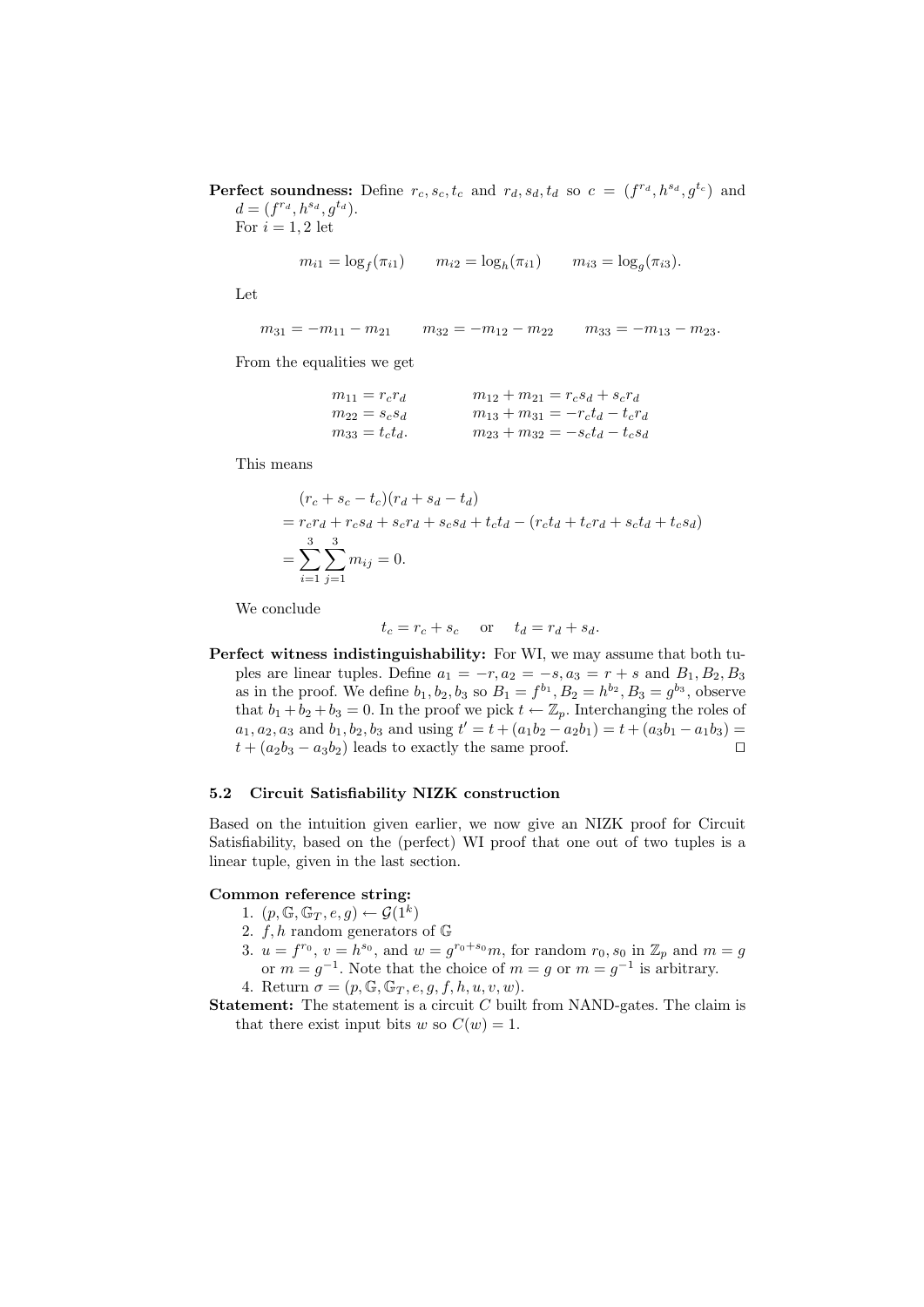**Proof:** The prover has a witness w consisting of input bits so  $C(w) = 1$ .

- 1. Extend  $w$  to contain the bits of all wires in the circuit.
- 2. Commit to each bit  $w_i$  as a tuple  $(c_1 = u^{w_i} f^r, c_2 = v^{w_i} h^s, c_3 = w^{w_i} g^{r+s})$ with  $r, s \leftarrow \mathbb{Z}_p$  chosen independently for each wire.
- 3. For the output wire, create a special commitment  $c^* = (u, v, w)$  that can easily be checked to be a commitment to 1, as required.
- 4. For each commitment  $c = (c_1, c_2, c_3)$  to each wire value  $w_i$ , generate a commitment  $c' = (c_1/u, c_2/v, c_3/w)$ , and give a WI proof that either c or c' is a linear tuple with respect to  $f, h, g$ . Note that if  $w_i = 0$ , then c is a linear tuple, and if  $w_i = 1$ , then  $c'$  is a linear tuple.
- 5. For all NAND-gates, do the following. We write the input commitments tuples as  $a = (a_1, a_2, a_3), b = (b_1, b_2, b_3)$ , and the output commitment tuple as  $c = (c_1, c_2, c_3)$ . From these commitments, create two new tuples:  $C = (C_1 = a_1b_1c_1^2u^{-2}, C_2 = a_2b_2c_2^2v^{-2}, C_3 = a_3b_3c_3^2w^{-2})$  and  $C' =$  $(C_1/u, C_2/v, C_3/w)$ . Note that either C or C' is a linear tuple iff the values underlying the commitments  $a, b, c$  respect the NAND gate. Then give a WI proof that either  $C$  or  $C'$  is a linear tuple, noting that the witness for this can be derived from the wire values and randomness used to prepare the commitments  $a, b$ , and  $c$ .
- 6. Return  $\pi$  consisting of all the commitments and WI proofs.

**Verification:** The verifier is given a circuit C and a proof  $\pi$ .

- 1. Check that all wires have a corresponding commitment tuple and that the output wire's commitment tuple is  $(u, v, w)$ .
- 2. Check that all WI proofs showing that each wire has a committed value in  $\{0,1\}$  are valid.
- 3. Check that all WI proofs corresponding to NAND-gates are valid.
- 4. Return 1 if all checks pass, else return 0.

**Remark.** We note that in the common reference string, if  $p$  is a prime number, then if we let  $g, f, h, u, v, w$  be randomly chosen elements of  $\mathbb{G}$ , with overwhelming probability they will form a viable CRS such that  $(u, v, w)$  are a non-linear tuple with respect to  $(f, h, g)$ , and therefore the resulting commitment scheme is perfectly binding. If, for instance, the group is the one suggested by Boneh and Franklin [BF03], then all that is needed to define  $\mathbb G$  is the prime p. Thus, we can implement our NIZK Proofs in the Common Random String model, where the random string is first used to obtain a  $k$ -bit prime p using standard methods (just dividing up the CRS into  $k$ -bit chunks and checking one-by-one if they are prime will do), and then the remaining randomness is used to randomly determine g,  $f, h, u, v, w$  (by picking random order p points on the curve). Such an NIZK Proof will not have perfect soundness, but statistical soundness, since the probability of  $(u, v, w)$  being a linear tuple is exponentially small in k. In the common random string model this is optimal, since for any NIZK proof system with a common random string there is a risk of accidentally selecting a simulation string.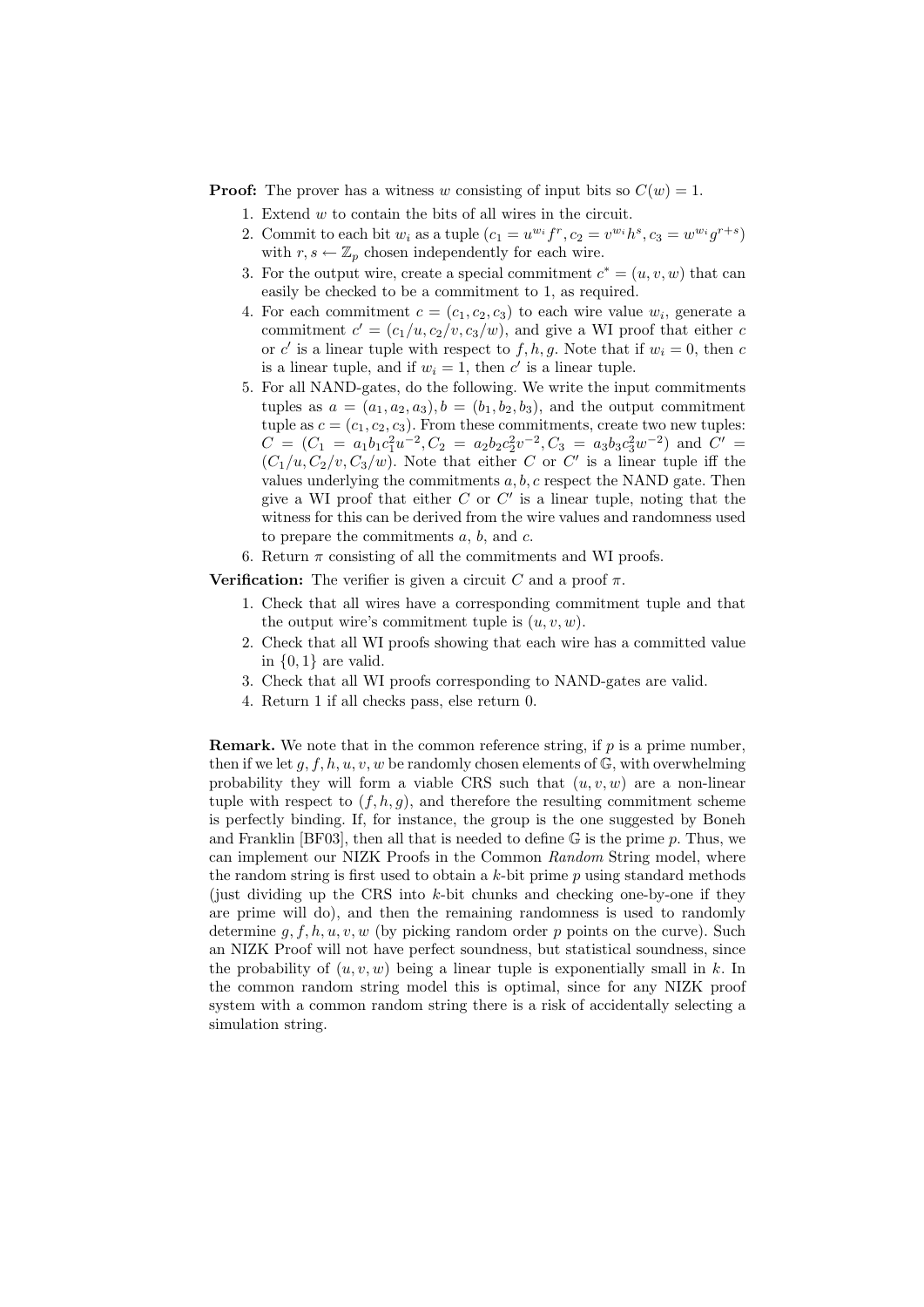**Theorem 2.** The protocol above is an NIZK proof system for Circuit Satisfiability with perfect completeness, perfect soundness and computational zeroknowledge if the Decisional Linear Assumption holds for the bilinear group generator G.

## Proof sketch.

Perfect completeness and soundness are clear. We now argue that our NIZK

proof system is computational zero knowledge. We present this in two stages.

We first examine a hybrid in which the prover uses the witness to generate a proof, but where the CRS is simulated so that  $(u, v, w)$  form a linear tuple, instead of a non-linear tuple. We note that (by means of intermediate hybrid in which  $(u, v, w)$  are random, and a reduction to the Decisional Linear Assumption) this hybrid produces computationally indistinguishable proofs.

The simulator will now produce proofs that are *distributed identically* to the hybrid above (assuming that the underlying WI proofs are perfectly WI). It starts by choosing  $u = f^{r_0}, v = h^{s_0}, w = g^{r_0+s_0}$ , and remembering these values  $r_0, s_0 \leftarrow \mathbb{Z}_p.$ 

Now, for each wire w, the simulator picks a commitment  $c = (c_1 = f^r, c_2 =$  $h^s, c_3 = g^{r+s}$  as a random linear tuple. Because  $(u, v, w)$  is a linear tuple, all commitment strings are distributed identically as random linear tuples.

For generating the WI-proofs corresponding to the commitments for wires, since the simulator directly has a witness for showing that the commitment is a linear tuple, it uses this to complete the proof.

For generating the WI-proofs corresponding to NAND gates, we note that for each NAND gate, if the 3 wire commitments are  $a = (f^{r_1}, h^{s_1}, g^{r_1+s_1}),$  $b = (f^{r_2}, h^{s_2}, g^{r_2+s_2}),$  and  $c = (f^{r_3}, h^{s_3}, g^{r_3+s_3}),$  then the commitment  $C =$  $(f^{r_1+r_2+2r_3-2r_0},h^{s_1+s_2+2s_3-2s_0},g^{(r_1+r_2+2r_3-2r_0)+(s_1+s_2+2s_3-2s_0)}),$  and therefore we have a witness to  $C$  being a linear tuple, and we can use this to complete the WI proof.

The only difference between how the simulator proceeds and how the honest prover algorithm proceeds is the choice of which witnesses to use in the WI proof. Therefore, the (perfect) indistinguishability of the simulation from the hybrid follows from the (perfect) witness-indistinguishability of the WI proofs.  $\square$ 

## 6 Non-Interactive Zaps for Circuit Satisfiability

We now give our construction of non-interactive zaps for Circuit Satisfiability, following the intuition presented in the Introduction.

#### Statement: A circuit C.

- **Proof:** The prover given  $1^k$ , C and input values w such that  $C(w) = 1$  proceeds as follows:
	- 1. Generate a verifiable bilinear group  $(p, \mathbb{G}, \mathbb{G}_T, e, g) \leftarrow \mathcal{G}(1^k)$ .
	- 2. Choose a *perfectly hiding* CRS, namely generators  $f, h$ , and a linear tuple  $(u, v, w)$ .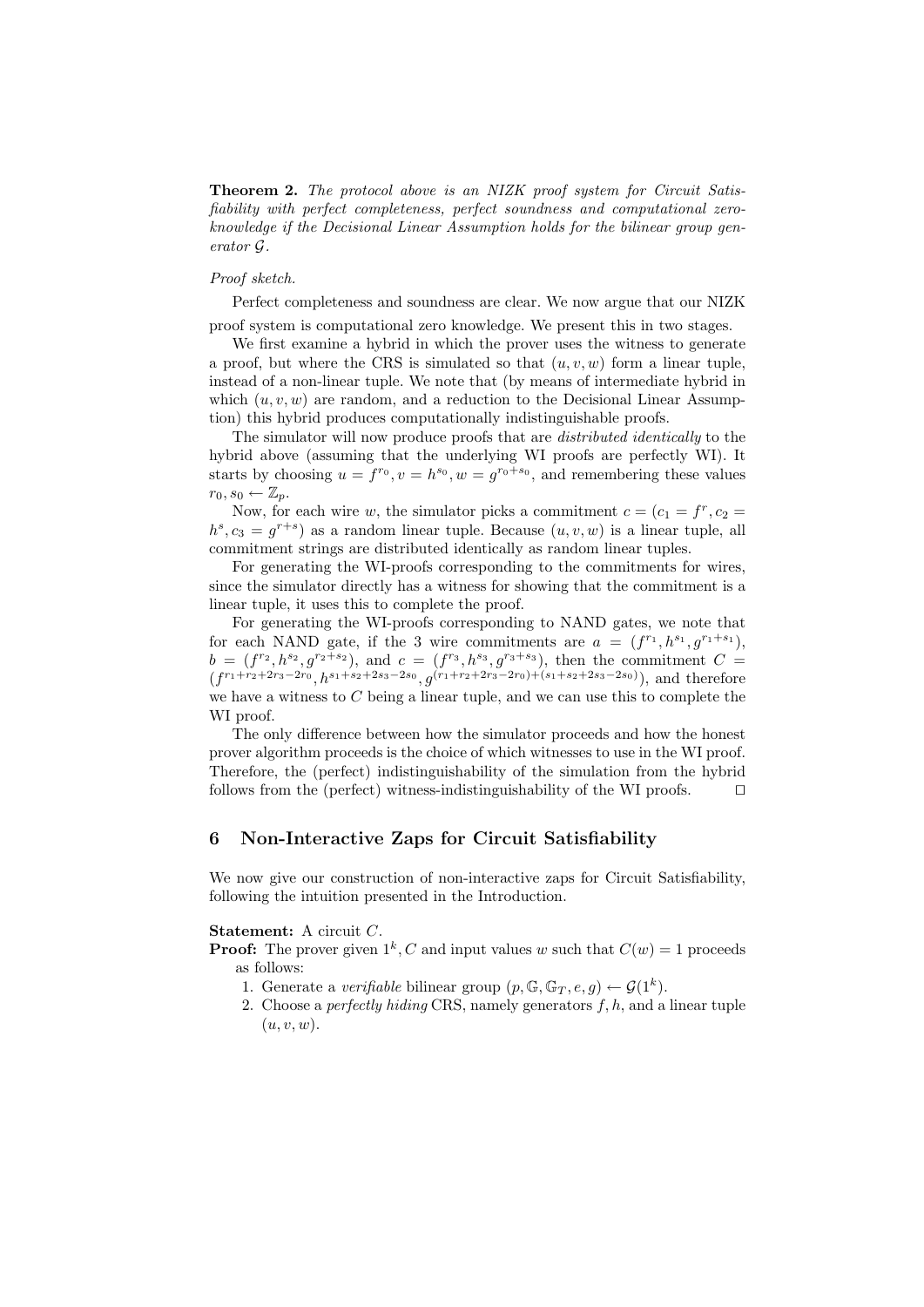- 3. Use the NIZK prover to obtain a proof  $\pi_1$  of the statement with respect to the CRS  $(p, \mathbb{G}, \mathbb{G}_1, e, q, f, h, u, v, w)$ .
- 4. Use the NIZK prover to obtain a proof  $\pi_2$  of the statement with respect to the CRS  $(p, \mathbb{G}, \mathbb{G}_1, e, g, f, h, u, v, wg)$ . Observe, we are using  $w' = wg$ .
- 5. The resulting proof is  $\pi = (p, \mathbb{G}, \mathbb{G}_T, e, g, f, h, u, v, w, \pi_1, \pi_2).$

**Verification:** On input C and a proof  $\pi$  as described above, accept iff the following procedure succeeds:

- 1. Use the verification algorithm to check that  $(p, \mathbb{G}, \mathbb{G}_T, e, g)$  is a bilinear group.
- 2. Verify that  $f \neq 1, h \neq 1$ , i.e., that f and h are generators of G.
- 3. Verify  $\pi_1$  with respect to the CRS  $(p, \mathbb{G}, \mathbb{G}_1, q, f, h, u, v, w)$ .
- 4. Verify  $\pi_2$  with respect to the CRS  $(p, \mathbb{G}, \mathbb{G}_T, g, f, h, u, v, wg)$ .

**Theorem 3.** The protocol described above is a non-interactive proof for Circuit Satisfiability with perfect completeness, perfect soundness and computational witness indistinguishability if the Decisional Linear Assumption holds for the verifiable bilinear group generator G.

#### Proof.

- Perfect completeness: The protocol is perfectly complete because the NIZK proofs for Circuit Satisfiability are perfectly complete.
- Perfect soundness: Perfect soundness follows from the fact that at least one of the two CRS's –  $(p, \mathbb{G}, \mathbb{G}_T, e, g, f, h, u, v, w)$  and  $(p, \mathbb{G}, \mathbb{G}_T, g, f, h, u, v, wg)$  1– must have perfectly binding parameters for the commitment scheme. Perfect soundness of the corresponding NIZK proof implies that C must be satisfiable.
- Computational witness indistinguishability: We now argue (computational) witness indistinguishability assuming the Decisional Linear Assumption, by means of a hybrid argument:
	- 1. The first hybrid is simply the prover algorithm above using witness  $w_1$ . That is, it chooses a group  $(p, \mathbb{G}, \mathbb{G}_T, e, g)$  and a public key  $(f, h)$  and a random linear tuple  $(u, v, w)$ , then uses the NIZK prover with witness  $w_1$  to obtain  $\pi_1$ , and uses the NIZK prover with witness  $w_1$  to obtain  $\pi_2$ .
	- 2. The second hybrid proceeds as in the first, except that for  $\pi_1$ , it uses the NIZK prover with witness  $w_2$  to obtain  $\pi_1$  instead of using witness  $w_1$ . Hybrid 1 and Hybrid 2 are identically distributed, by means of an intermediate hybrid using the NIZK simulator for  $\pi_1$ , and the fact that the NIZK simulator is a perfect simulator in the case where the CRS is based on a linear tuple.
	- 3. The third hybrid proceeds as the second, except that it chooses random generators  $(f, h, g)$ , and a linear tuple  $(u, v, w')$ , and sets  $w = w'/g$ . Note that now,  $(u, v, w)$  is a perfectly binding CRS, while  $(u, v, w')$  is a perfectly hiding CRS.

Hybrid 2 and Hybrid 3 are computationally indistinguishable by a reduction to the Decisional Linear Assumption. This is seen by means of an intermediate hybrid in which  $(u, v, w)$  are set to a random tuple.